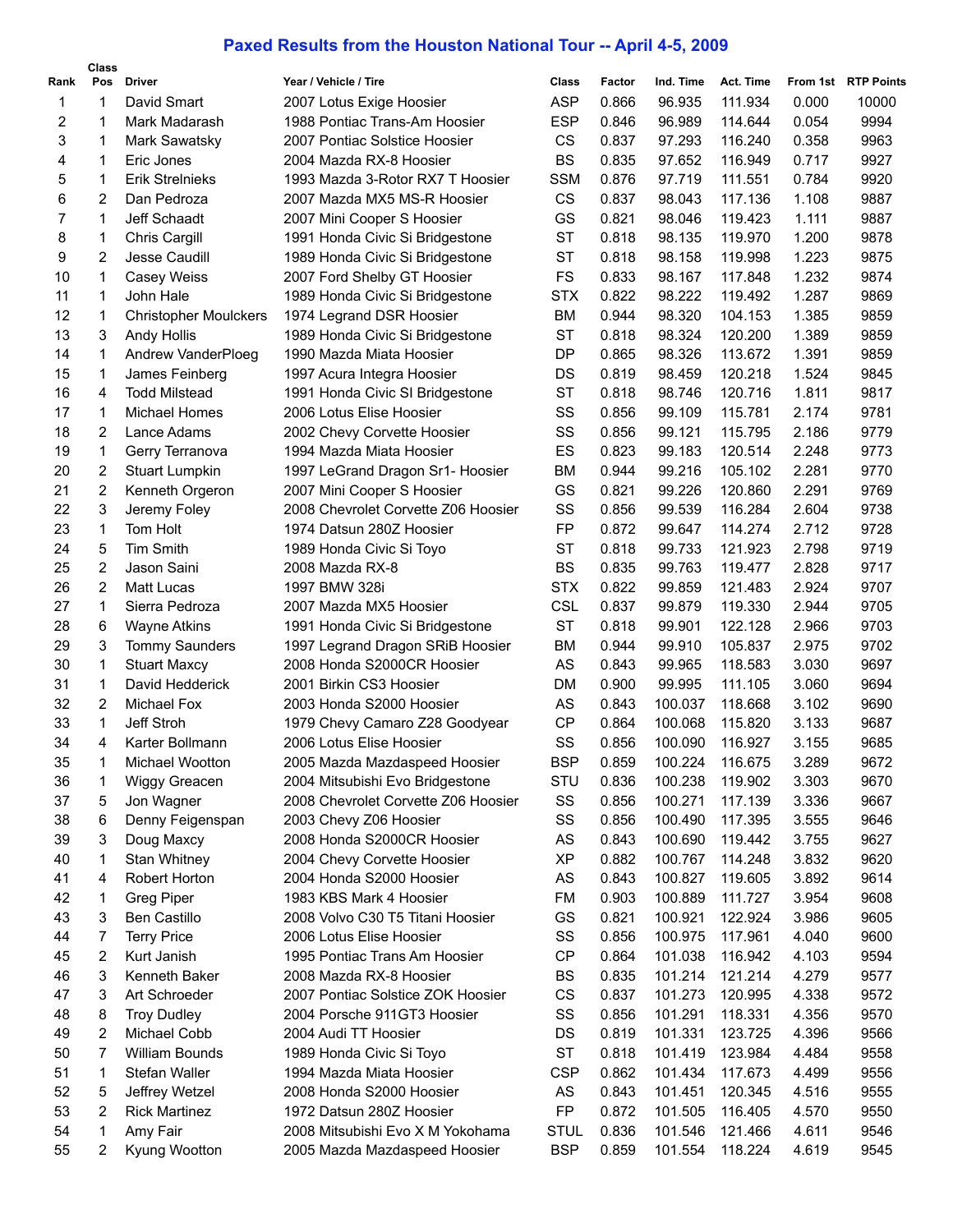| 56  | 1                       | Jerrett Jan              | 1993 Mazda Miata Toyo                                     | <b>STS</b> | 0.820 | 101.621 | 123.928 | 4.686 | 9539 |
|-----|-------------------------|--------------------------|-----------------------------------------------------------|------------|-------|---------|---------|-------|------|
| 57  | 2                       | <b>Steven Pounds</b>     | 2002 BMW M3 Yokohama                                      | STU        | 0.836 | 101.628 | 121.564 | 4.693 | 9538 |
| 58  | 2                       | Lorin Stolz              | 1993 Mazda miata Kumho                                    | ES         | 0.823 | 101.654 | 123.516 | 4.719 | 9536 |
| 59  | 2                       | Steve Hudson             | 1990 Mazda Miata Hoosier                                  | DP         | 0.865 | 101.660 | 117.526 | 4.725 | 9535 |
| 60  | 2                       | <b>Matthew Glagola</b>   | 1988 Honda CRX Si Hoosier                                 | <b>CSP</b> | 0.862 | 101.705 | 117.987 | 4.770 | 9531 |
| 61  | 3                       | Aaron Breitweiser        | 1991 Toyota MR2 Hoosier                                   | ES         | 0.823 | 101.766 | 123.652 | 4.831 | 9525 |
| 62  | 3                       | Donald Gutierrez         | 2008 Mazdaspeed 3 Kumho                                   | DS         | 0.819 | 101.824 | 124.327 | 4.889 | 9520 |
| 63  | 9                       | Tim Dorman               | 2006 Chevrolet Z06 Corvette Hoosier                       | SS         | 0.856 | 101.828 | 118.958 | 4.893 | 9519 |
| 64  | 3                       | <b>Martin Gremm</b>      | 2006 Subaru STI Dunlop                                    | STU        | 0.836 | 101.964 | 121.967 | 5.029 | 9507 |
| 65  | 6                       | Roberta Wetzel           | 2008 Honda S2000 Hoosier                                  | AS         | 0.843 | 101.968 | 120.959 | 5.033 | 9506 |
|     |                         |                          | 2001 Porsche Boxster S Hoosier                            |            |       |         | 120.972 |       | 9505 |
| 66  | 7                       | Jim Hedderick            |                                                           | AS         | 0.843 | 101.979 |         | 5.044 |      |
| 67  | 2                       | Thomas Hiromoto          | 1993 Mazda Miata Toyo                                     | <b>STS</b> | 0.820 | 102.046 | 124.446 | 5.111 | 9499 |
| 68  | 4                       | <b>Vivek Goel</b>        | 2007 Mazda MX-5 MSR Hoosier                               | CS         | 0.837 | 102.052 | 121.926 | 5.117 | 9499 |
| 69  | 1                       | Brian Buchanan           | 2004 Subaru STi Kumho                                     | <b>SM</b>  | 0.867 | 102.085 | 117.745 | 5.150 | 9496 |
| 70  | 4                       | James Rich               | 2005 Subaru STi Dunlop                                    | STU        | 0.836 | 102.108 | 122.139 | 5.173 | 9493 |
| 71  | 3                       | Barry L Booker           | 2002 Subaru WRX Dunlop                                    | <b>STX</b> | 0.822 | 102.145 | 124.264 | 5.210 | 9490 |
| 72  | 2                       | <b>Stanford Curry</b>    | 2002 Honda S2000 Hoosier                                  | <b>SSM</b> | 0.876 | 102.365 | 116.855 | 5.430 | 9470 |
| 73  | 5                       | Kent Kroll               | 2006 Ford Mustang Hankook                                 | STU        | 0.836 | 102.440 | 122.536 | 5.505 | 9463 |
| 74  | 4                       | <b>Clint Williams</b>    | 2002 Subaru WRX Hoosier                                   | DS         | 0.819 | 102.447 | 125.088 | 5.512 | 9462 |
| 75  | 2                       | Greg Stirneman           | 2007 Lotus Exige S Hoosier                                | <b>ASP</b> | 0.866 | 102.459 | 118.313 | 5.524 | 9461 |
| 76  | 6                       | Paul Magyar              | 2008 Subaru STI Bridgestone                               | STU        | 0.836 | 102.469 | 122.570 | 5.534 | 9460 |
| 77  | 4                       | David Barkley            | 1991 Toyota MR2 Hoosier                                   | ES         | 0.823 | 102.552 | 124.608 | 5.617 | 9452 |
| 78  | 7                       | <b>Charles Sizemore</b>  | 2004 Mitsubishi Evo Bridgestone                           | STU        | 0.836 | 102.556 | 122.675 | 5.621 | 9452 |
| 79  | 4                       | Paul Carrig              | 2004 Volkswagen R32 Bridgestone                           | <b>STX</b> | 0.822 | 102.558 | 124.766 | 5.623 | 9452 |
| 79  | 1                       | James Wilson             | 1997 Subaru Impreza L N/A                                 | HS         | 0.802 | 102.558 | 127.878 | 5.623 | 9452 |
| 81  | 2                       | Aaron Boltman            | 2001 Chevy Camaro Hoosier                                 | <b>FS</b>  | 0.833 | 102.602 | 123.172 | 5.667 | 9448 |
| 82  | 3                       | Mark Berry               | 2003 Mitsubishi Evolution Hoosier                         | <b>FP</b>  | 0.872 | 102.614 | 117.677 | 5.679 | 9447 |
| 83  | $\overline{\mathbf{c}}$ | Patrick Lipsinic         | 2000 Subaru Impreza 2.5RS Hoosier                         | <b>SM</b>  | 0.867 | 102.628 | 118.371 | 5.693 | 9445 |
| 84  | 8                       | Roger Johnson            | 2000 Honda S2000 Kumho                                    | AS         | 0.843 | 102.677 | 121.800 | 5.742 | 9441 |
| 85  | 3                       |                          | Beth McClure Strelnieks 1993 Mazda 3-Rotor Rx-7 t Hoosier | <b>SSM</b> | 0.876 | 102.679 | 117.213 | 5.744 | 9441 |
| 86  | 4                       | Raymond Gahan            | 2004 Mazda RX-8 Kumho                                     | <b>BS</b>  | 0.835 | 102.713 | 123.010 | 5.778 | 9437 |
| 87  | 8                       | Jason McCall             | 2005 Subaru STi Bridgestone                               | STU        | 0.836 | 102.744 | 122.900 | 5.809 | 9435 |
| 88  | 2                       | Kevin Yap                | 2005 Hudiburg Toyota Coro Hoosier                         | HS         | 0.802 | 102.812 | 128.194 | 5.877 | 9428 |
| 89  | 5                       | David Whitener           | 1994 Mazda Miata Hoosier                                  | ES         | 0.823 | 102.882 | 125.008 | 5.947 | 9422 |
| 90  | 3                       | Jackie Mutschler         | 2007 Ford Shelby GT Hoosier                               | <b>FS</b>  | 0.833 | 103.072 | 123.736 | 6.137 | 9405 |
| 91  | 3                       | <b>Alan Bartling</b>     | 1979 Ford Mustang Hoosier                                 | <b>CP</b>  | 0.864 | 103.243 | 119.494 | 6.308 | 9389 |
| 92  | 10                      | Carolyn Slocum           | 2001 Chevrolet Z06 Corvette N/A                           | SS         | 0.856 | 103.253 | 120.623 | 6.318 | 9388 |
| 93  | 2                       | <b>Briget Sawatsky</b>   | 2007 Pontiac Solstice Hoosier                             | <b>CSL</b> | 0.837 | 103.275 | 123.387 | 6.340 | 9386 |
| 94  | 4                       | Sebastian Berry          | 2003 Mitsubishi Evolution Hoosier                         | FP         | 0.872 | 103.434 | 118.617 | 6.499 | 9372 |
| 95  | 6                       | Jerry Centanni           | 1990 Mazda Miata Kumho                                    | ES         | 0.823 | 103.451 | 125.700 | 6.516 | 9370 |
| 96  | 5                       | Donald Bunch             | 2000 Acura Integra Ty R Hoosier                           | DS         | 0.819 | 103.541 | 126.424 | 6.606 | 9362 |
| 97  | 8                       | <b>Travis Turnbull</b>   | 2001 Toyota Celica Bridgestone                            | ST         | 0.818 | 103.599 | 126.649 | 6.664 | 9357 |
| 98  | 11                      | Mark Wortham             | 2004 Chevrolet Corvette Z06 Hoosier                       | SS         | 0.856 | 103.698 | 121.142 | 6.763 | 9348 |
| 99  | 3                       | Eric Trigg               | 1996 Mazda Miata Hoosier                                  | <b>CSP</b> | 0.862 | 103.728 | 120.334 | 6.793 | 9345 |
| 100 | 3                       | Eric Jonasch             | 2008 Porsche GT3 Hoosier                                  | <b>ASP</b> | 0.866 | 103.810 | 119.873 | 6.875 | 9338 |
| 101 | 4                       | John Anthony             | 2001 Chevrolet Camaro Z28 Kumho                           | <b>FS</b>  | 0.833 | 103.832 | 124.648 | 6.897 | 9336 |
| 102 |                         | Juliann Pokorny          | 2009 Mazda RX-8 Hoosier                                   | BS         | 0.835 | 103.841 | 124.361 |       | 9335 |
|     | 5                       |                          |                                                           |            |       |         |         | 6.906 |      |
| 103 | 4                       | <b>Michael Moulckers</b> | 1974 Legrand DSR Hoosier                                  | BM         | 0.944 | 103.865 | 110.026 | 6.930 | 9333 |
| 104 | 1                       | Norman Wilhelm           | 1999 TonyKart Honda 125 s                                 | F125       | 0.957 | 103.925 | 108.595 | 6.990 | 9327 |
| 105 | 5                       | Venkatesh Shenoy         | 1993 BMW 325is Hoosier                                    | FP         | 0.872 | 104.172 | 119.463 | 7.237 | 9305 |
| 106 | 9                       | Vitek Boruvka            | 2007 Subaru WRX STI Yokohama                              | STU        | 0.836 | 104.234 | 124.682 | 7.299 | 9300 |
| 107 | 2                       | <b>Richard Tomlin</b>    | 2001 CGR 125                                              | F125       | 0.957 | 104.267 | 108.952 | 7.332 | 9297 |
| 108 | 3                       | Jason Minehart           | 2000 Mazda Protege Hoosier                                | <b>SM</b>  | 0.867 | 104.322 | 120.325 | 7.387 | 9292 |
| 109 | 2                       | <b>Thomas Austin</b>     | 1960 Austin Mini Hoosier                                  | <b>DM</b>  | 0.900 | 104.390 | 115.989 | 7.455 | 9286 |
| 110 | 1                       | <b>Brianne Corn</b>      | 1997 Legrand Dragon SR1- Hoosier                          | AM         | 1.000 | 104.438 | 104.438 | 7.503 | 9282 |
| 111 | 4                       | George Hammond           | 2000 Toyota MR2 Spyder Hoosier                            | <b>CSP</b> | 0.862 | 104.687 | 121.447 | 7.752 | 9260 |
| 112 | 4                       | Jim Kritzler             | 1979 Chevy Camaro Goodyear                                | CP         | 0.864 | 104.738 | 121.224 | 7.803 | 9255 |
| 113 | 4                       | Jean Schaadt             | 2007 Mini Cooper S Hoosier                                | GS         | 0.821 | 104.942 | 127.822 | 8.007 | 9237 |